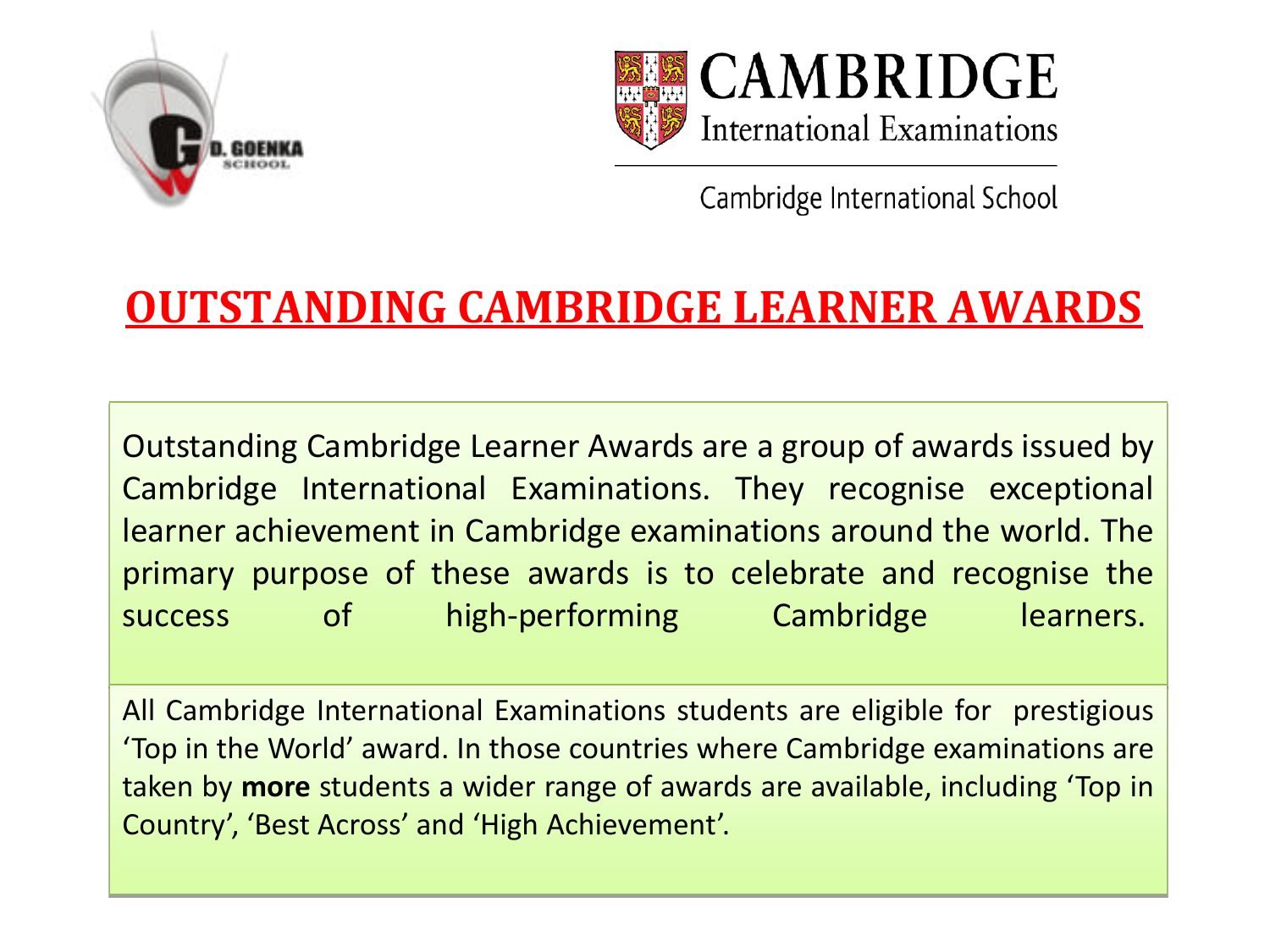



### **RAJIT KINRA IGCSE MATHEMATICS (0580) WORLD TOPPER**

**Rajit Kinra,** a World Topper in Mathematics (0580) Session June 2010 from G.D. Goenka World School said, "Mathematics is a subject I have always liked. The past two years have been a roller coaster rides in the field of Maths. When I started the IGCSE Program, I felt quite at home. I was very comfortable with the contents of the Maths IGCSE Syllabus."



Cambridge International School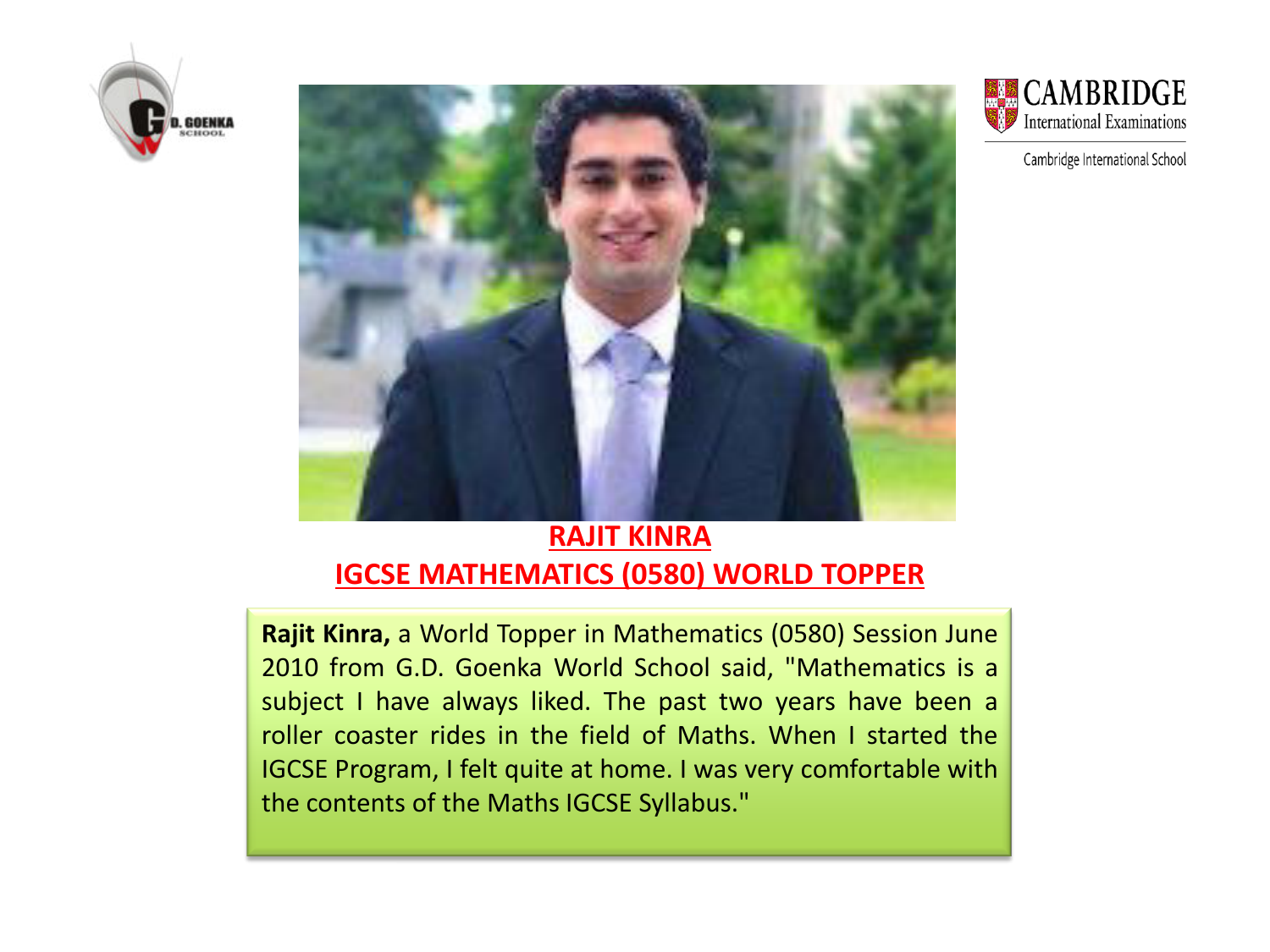



### **ARSHIA WADHWA THIRD HIGHEST IN INDIA OVER 9 IGCSEs**

**Arshia Wadhwa** of G D Goenka World School has the unique distinction gaining the THIRD HIGHEST MARK IN INDIA IN THE YEAR JUNE 2011 examinations over nine Cambridge IGCSEs .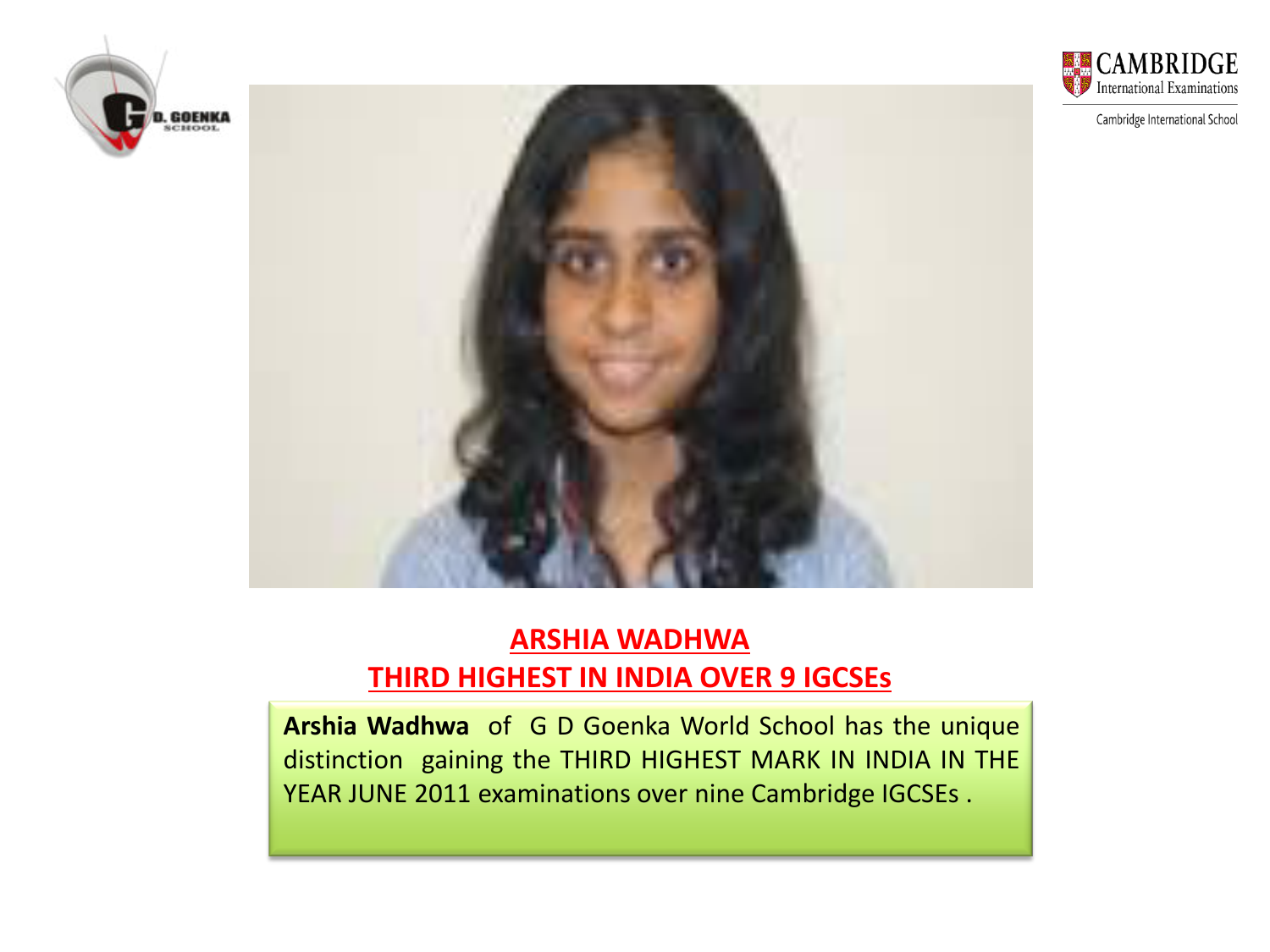





## **YASHWARDHAN SUREKHA IGCSE ECONOMICS INDIA TOPPER**

Yashwardhan Surekha of G D GOENKA WORLD SCHOOL topped all over India in Economics in the IGCSE June 2012.His extra ordinary performance has won him the OUTSTANDING CAMBRIDGE LEARNER AWARD.